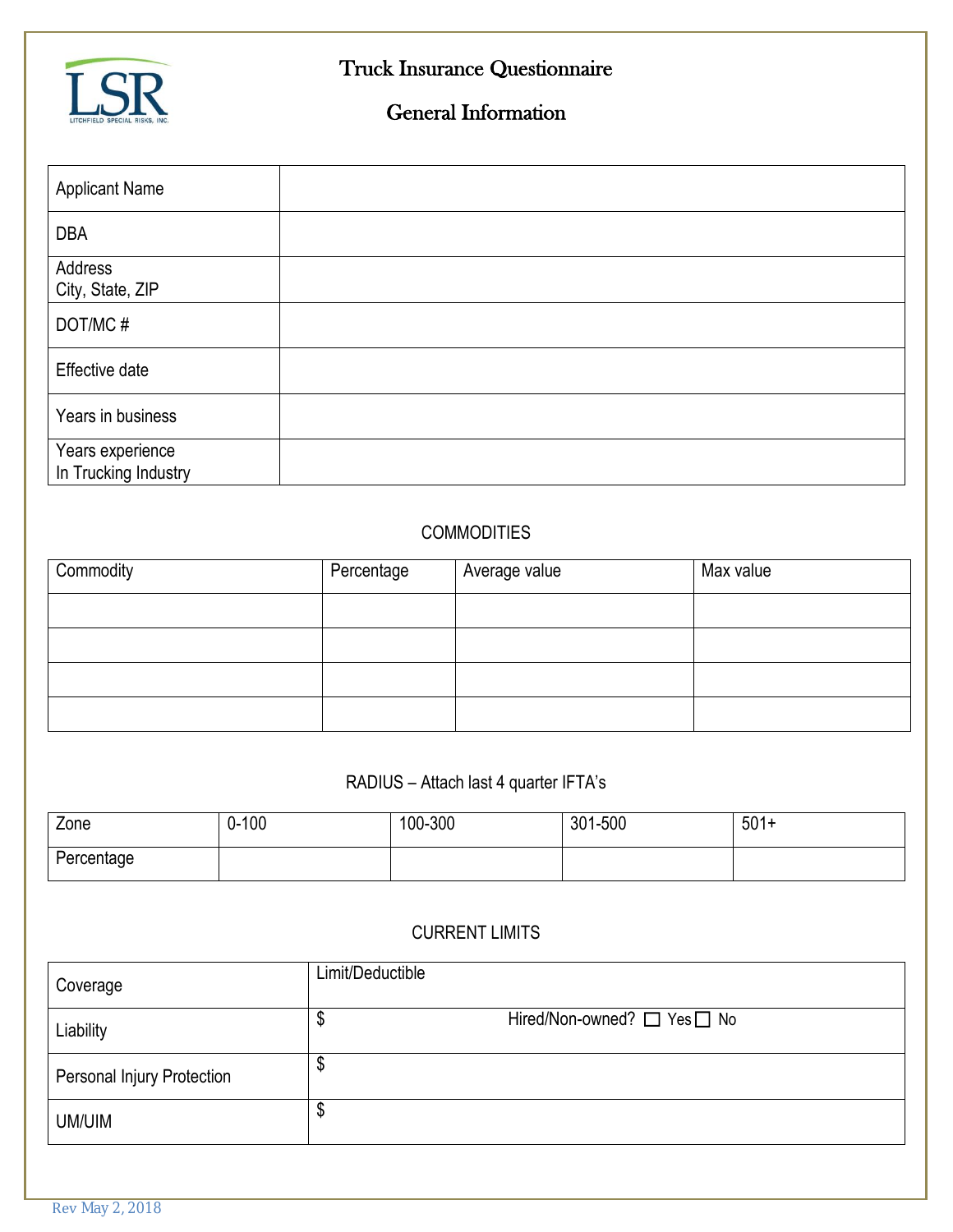## Truck Insurance Questionnaire

#### General Information

| <b>Physical Damage</b>   | Total Value: \$                                                         |  |  |
|--------------------------|-------------------------------------------------------------------------|--|--|
| Comp & Coll              | Deductible: \$                                                          |  |  |
| Non-Owned Trlr Phy Dam/  | S                                                                       |  |  |
| Trailer Interchange      | #of Trailer Days:                                                       |  |  |
|                          | Is there a trailer interchange agreement in place: $\Box$ Yes $\Box$ No |  |  |
| Motor Truck Cargo        | Deductible:<br>\$                                                       |  |  |
|                          | Payroll: \$<br>(total P/R for owners/dispatch/mechanics)                |  |  |
| <b>General Liability</b> | Occ / \$<br>Agg.                                                        |  |  |
| Other                    | \$                                                                      |  |  |

#### HISTORICAL INFORMATION

| <b>POLICY</b><br><b>PERIOD</b> | # of units | Mileage | Revenue | <b>TIV History</b> | <b>Historical Deductible</b> |
|--------------------------------|------------|---------|---------|--------------------|------------------------------|
| Projected                      |            |         |         |                    |                              |
| Year                           |            |         |         |                    |                              |
| Current<br>Year                |            |         |         |                    |                              |
| 1 Year<br>Prior                |            |         |         |                    |                              |
| 2 Year<br>Prior                |            |         |         |                    |                              |
| 3 Years<br>Prior               |            |         |         |                    |                              |
| 4 Years<br>Prior               |            |         |         |                    |                              |

| No. of Owned Units | No. of Owner Operators |
|--------------------|------------------------|
|                    |                        |

## **Description of Operations**

| 1. Is there a formal safety program in operation? $\Box$ Yes $\Box$ No |  |
|------------------------------------------------------------------------|--|
|------------------------------------------------------------------------|--|

Details: <u>Queen</u>

2. Do you adhere to a written vehicle maintenance program in operation?  $\Box$  Yes  $\Box$  No

Details: